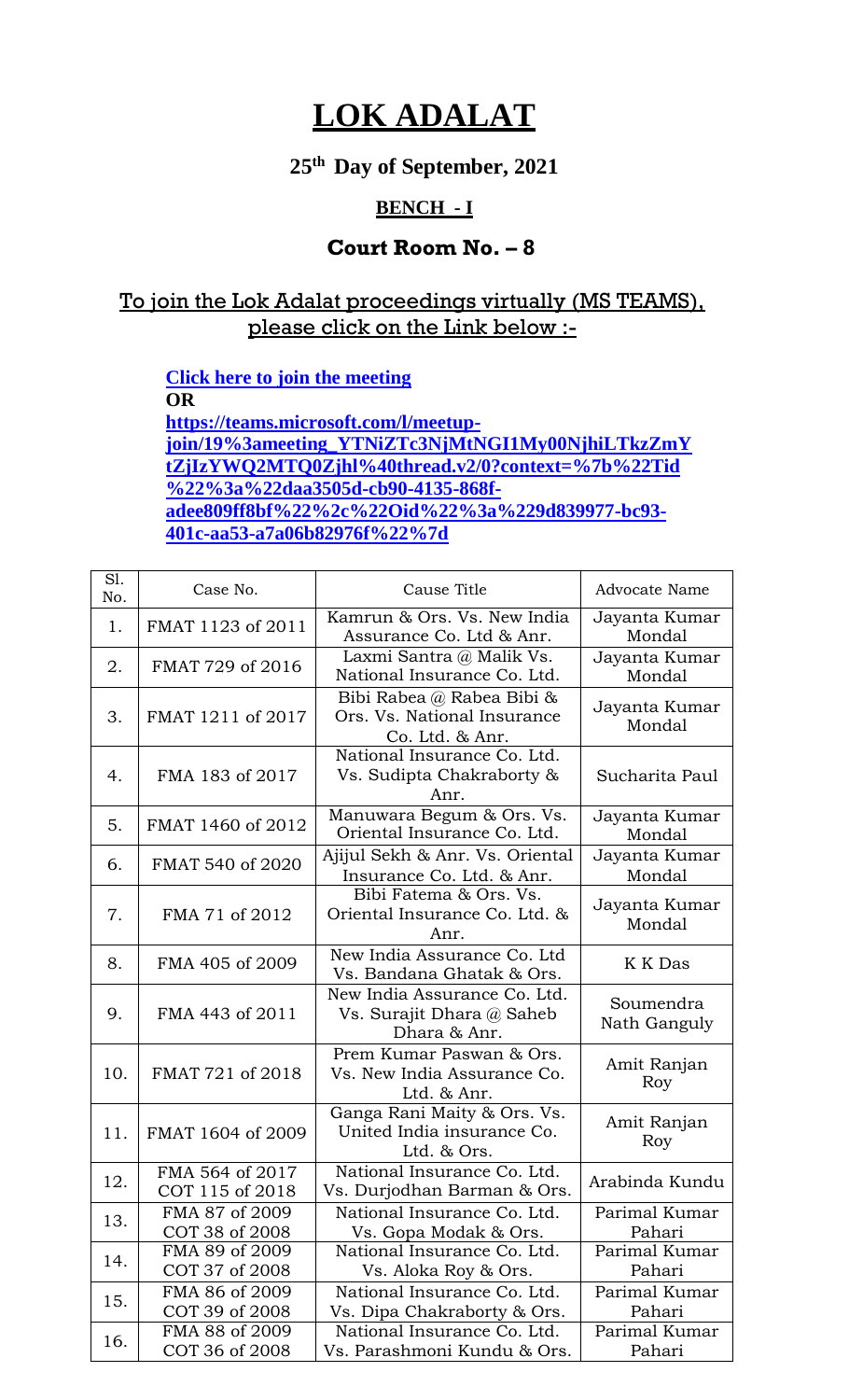| 17. | FMA 1116 of 2008  | Shila Chakraborty Vs. United<br>India Ins. Co. Ltd. & Anr.                  | Sanchita Ghosh          |
|-----|-------------------|-----------------------------------------------------------------------------|-------------------------|
| 18. | FMA 4624 of 2016  | Smt. Shanti Santra & Ors. Vs.<br>United India Insurance Co.<br>Ltd. & Ors.  | Krishanu Banik          |
| 19. | FMAT 1082 of 2014 | Sabenur Bibi & Ors. Vs.<br>United India Insurance Co.<br>Ltd. & Anr.        | Krishanu Banik          |
| 20. | FMA 499 of 2004   | Subrata Pal @ Bablu Pal Vs.<br>United India Insurance Co.<br>Ltd.           | Krishanu Banik          |
| 21. | FMA 1240 of 2008  | Sanjoy Saha Vs. United India<br>Insurance Co. Ltd.                          | Krishanu Banik          |
| 22. | FMAT 400 of 2011  | Sumitra Devi @ Mahato &<br>Anr. Vs. United India<br>Insurance Co. Ltd.      | Krishanu Banik          |
| 23. | FMA 968 of 2013   | Swapan Bhowmick Vs. United<br>India Insurance Co. Ltd. &<br>Anr.            | Sanchita Ghosh          |
| 24. | FMA 699 of 2005   | Shama Parwen & Ors. Vs.<br>United India Insurance Co.<br>Ltd.               | Krishanu Banik          |
| 25. | FMA 368 of 2001   | Smt. Subhra Gupta & Ors. Vs.<br>United India Insurance Co.<br>Ltd.          | Krishanu Banik          |
| 26. | FMA 348 of 2004   | Swapan Kr. Dey & anr. Vs.<br>United India Insurance Co.<br>Ltd.             | Krishanu Banik          |
| 27. | FMA 871 of 2012   | Tamirannesa Bibi & Ors. Vs.<br>New India Assurance Co. Ltd<br>& Ors.        | Krishanu Banik          |
| 28. | FMA 1505 of 2011  | Manija Molla & Ors. Vs. New<br>India Assurance Co. Ltd &<br>Anr.            | Krishanu Banik          |
| 29. | FMA 592 of 2010   | Dolarani Singha & Ors. Vs.<br>United India Insurance Co.<br>Ltd.            | Krishanu Banik          |
| 30. | FMAT 89 of 2019   | Sk. Mafijul @ Sekh Mafijul Vs.<br>United India Insurance Co.<br>Ltd. & Anr. | Krishanu Banik          |
| 31. | FMA 1523 of 2008  | Bikash Ghosh Vs. United<br>India Insurance Co. Ltd. &<br>Anr.               | Sanchita Ghosh          |
| 32. | FMA 359 of 2011   | Angura Begam Vs. National<br>Insurance Co. Ltd. & Ors.                      | Krishanu Banik          |
| 33. | FMA 261 of 2003   | Wasira Begum & Ors. Vs.<br>United India Insurance Co.<br>Ltd.               | Krishanu Banik          |
| 34. | FMAT 1288 of 2019 | National Insurance Co. Ltd.<br>Vs. Poly Chowdhury                           | Rajesh Singh            |
| 35. | FMAT 1255 of 2019 | National Insurance Co. Ltd.<br>Vs. Smt. Bedana Ghosh &<br>Ors.              | Rajesh Singh            |
| 36. | FMAT 78 of 2010   | Rina Mallick & Ors. Vs. The D.M<br>& Anr.                                   | Sanat Kumar<br>Mallick  |
| 37. | FMAT 609 of 2018  | Umravati Devi Vs. National<br>Insurance Co. Ltd. & Anr.                     | Rakib Hussain           |
| 38. | FMA 2629 of 2016  | ICICI general Insurance Co.<br>Ltd. Vs. Abhinaba Sinha $@$<br>Singha & Anr. | Parimal Kumar<br>Pahari |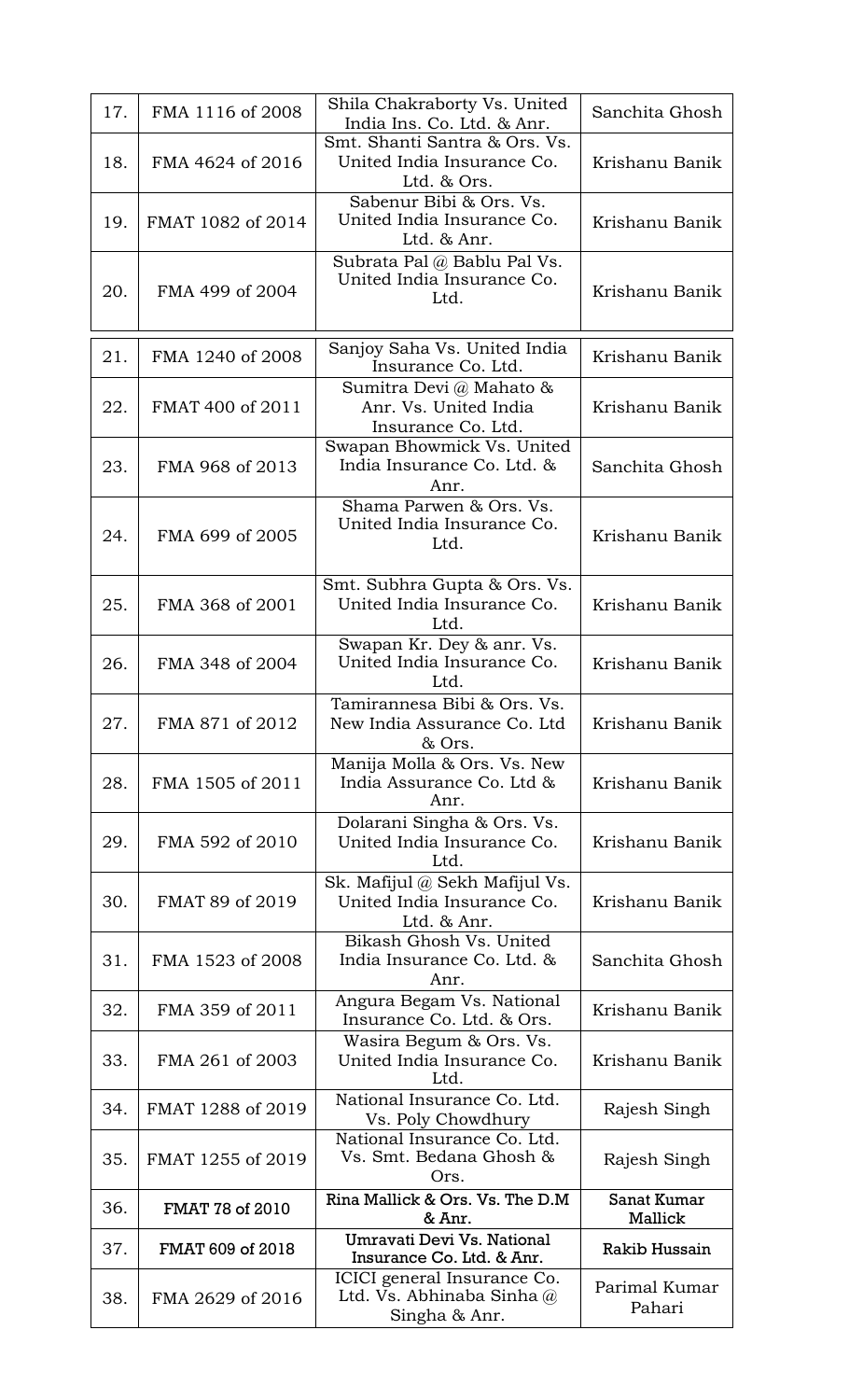| 39. | FMA 984 OF 2006   | Diptendu @ Dipenu Sen &<br>Anr. Vs. United India<br>Insurance Co. Ltd.                       | Krishanu Banik          |
|-----|-------------------|----------------------------------------------------------------------------------------------|-------------------------|
| 40. | FMAT 1034 of 2012 | Debasish Soren & Anr. Vs.<br>Oriental Insurance Co. Ltd. &<br>Ors.                           | Krishanu Banik          |
| 41. | FMA 973 of 2006   | Ranjit Kr. Kundu & Ors. Vs.<br>United India Insurance Co.<br>Ltd.                            | Krishanu Banik          |
| 42. | FMA 213 of 2002   | Gour Das & Anr. Vs. United<br>India Insurance Co. Ltd.                                       | Krishanu Banik          |
| 43. | FMAT 10 of 2020   | Chinmoy Biswas Vs. HDFC<br>ERGO General Insurance Co.<br>Ltd.                                | Krishanu Banik          |
| 44. | FMA 2331 of 2016  | Bajaj General Insurance Co.<br>Ltd. Vs. Maya Porey                                           | Rajesh Singh            |
| 45. | FMA 1532 of 2015  | <b>ICICI</b> Lombard General<br>Insurance Co. Ltd. Vs. Namita<br>Let & Ors.                  | Parimal Kumar<br>Pahari |
| 46. | FMAT 195 of 2021  | Sanatan Nechha Vs. National<br>Insurance Co. Ltd. & Anr.                                     | Sandip<br>Bandopadhyay  |
| 47. | FMAT 988 of 2015  | Habibar Rahaman & Ors. Vs.<br>National Insurance Co. Ltd. &<br>Anr.                          | Jayanta Banerjee        |
| 48. | FMAT 871 of 2018  | Bimala Barman & Anr. Vs.<br>National Insurance Co. Ltd. &<br>Anr.                            | Sandip<br>Bandopadhyay  |
| 49. | FMAT 987 of 2015  | Gayatri Bardhan Vs. National<br>Insurance Co. Ltd. & Anr.                                    | Jayanta Banerjee        |
| 50. | FMAT 325 of 2019  | Susovan Mithia Vs. National<br>Insurance Co. Ltd. & Anr.                                     | Sandip<br>Bandopadhyay  |
| 51. | FMAT 536 of 2020  | Narayan Lakra & Anr. Vs.<br>National Insurance Co. Ltd. &<br>Anr.                            | Sandip<br>Bandopadhyay  |
| 52. | FMA 575 of 2018   | Sabita Jadab & Ors. Vs. New<br>India Assurance Co. Ltd & Anr.                                | Jayanta Kumar<br>Mondal |
| 53. | FMA 3830 of 2016  | Jalal Molla @ Jalal Uddin Molla &<br>Anr. Vs. New India Assurance<br>Co. Ltd & Anr.          | Jayanta Kumar<br>Mondal |
| 54. | FMAT 1119 of 2016 | Dipali Baidya & Ors. New India<br>Assurance Co. Ltd & Anr.                                   | Jayanta Kumar<br>Mondal |
| 55. | FMAT 263 of 2018  | Salema Bibi dafadar & Anr. Vs.<br>New India Assurance Co. Ltd &<br>Anr.                      | Jayanta Kumar<br>Mondal |
| 56. | FMA 964 of 2013   | New India Assurance Co. Ltd.<br>Vs. Sashwati Chatterjee & Ors.                               | Parimal Kumar<br>Pahari |
| 57. | FMAT 475 of 2009  | Sarita Sharma & Ors. Vs. New<br>India Assurance Co. Ltd. & Anr.                              | Krishanu Banik          |
| 58. | FMA 541 of 2014   | Reliance General Insurance Co.<br>Ltd. Vs. Bani Mahato & Ors.                                | <b>KKDas</b>            |
| 59. | FMA 2354 of 2005  | Prafulla Kumar Bhakta & Ors. Vs.<br>New India Assurance Co. Ltd                              | Krishanu Banik          |
| 60. | FMA 969 of 2013   | Ranjusree Dhara @ Ramjushri<br>Dhara & Ors. Vs. United<br>India Insurance Co. Ltd. &<br>Anr. | Sanchita Ghosh          |
| 61. | FMAT 1034 of 2012 | Debashis Soren & Anr. Vs.<br>Oriental Insurance Co. Ltd. &<br>Ors.                           | Krishanu Banik          |
| 62. | FMAT 954 of 2013  | Anju Bibi & Anr. Vs. Oriental<br>Insurance Co. Ltd. & Anr.                                   | Krishanu Banik          |